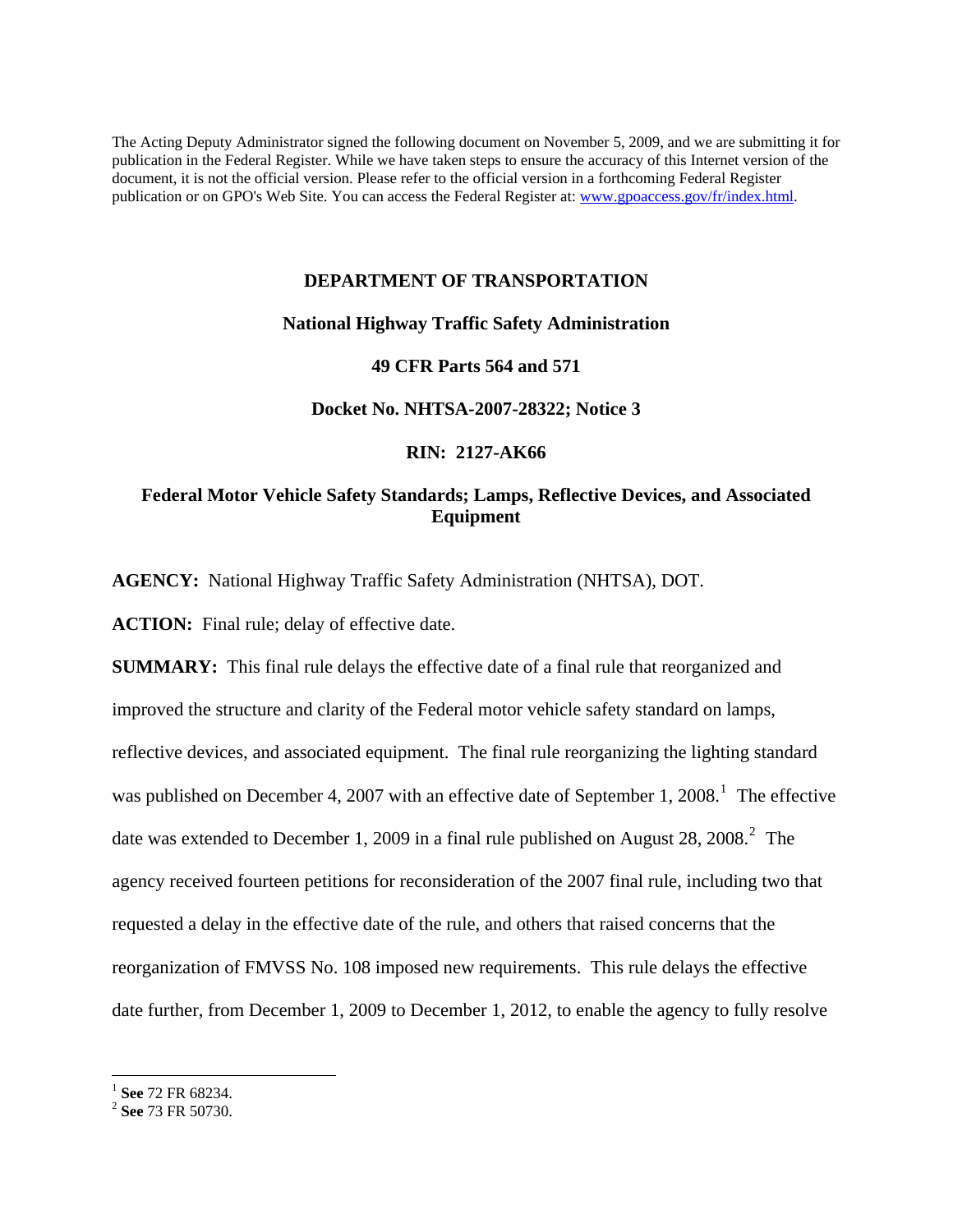all of the issues raised in the petitions well before manufacturers are required to certify to the new requirements.

**DATES:** The effective date of the final rule amending 49 CFR Parts 564 and 571 published at 72 FR 68234, December 4, 2007,and delayed at 73 FR 50730, August 28, 2008, is further delayed until December 1, 2012. The incorporation by reference of certain publications listed in the rule is approved by the director of the Federal Register as of December 1, 2012. Optional early compliance continues to be permitted. Any petitions for reconsideration of today's final rule must be received by NHTSA not later than [**INSERT DATE 45 DAYS AFTER DATE OF** 

# **PUBLICATION IN THE FEDERAL REGISTER**].

**ADDRESSES:** Any petitions for reconsideration should refer to the docket number of this document and be submitted to: Administrator, National Highway Traffic Safety Administration, 1200 New Jersey Avenue, SE, West Building, Ground Floor, Docket Room W12-140, Washington, DC 20590.

**FOR FURTHER INFORMATION CONTACT:** For non-legal issues, you may call Mr. David Hines, Office of Crash Avoidance Standards (Phone: 202-493-0245; FAX: 202-366- 7002). For legal issues, you may call Mr. Ari Scott Office of the Chief Counsel (Phone: 202- 366-2992; FAX: 202-366-3820). You may send mail to these officials at: National Highway Traffic Safety Administration, 1200 New Jersey Avenue, S.E., Washington, D.C. 20590.

#### **SUPPLEMENTARY INFORMATION:**

#### **I. Background**

Federal Motor Vehicle Safety Standard (FMVSS) No. 108, Lamps reflective devices, and associated equipment, specifies requirements for original and replacement lamps, reflective devices, and associated equipment. The purpose of FMVSS No. 108 is to reduce traffic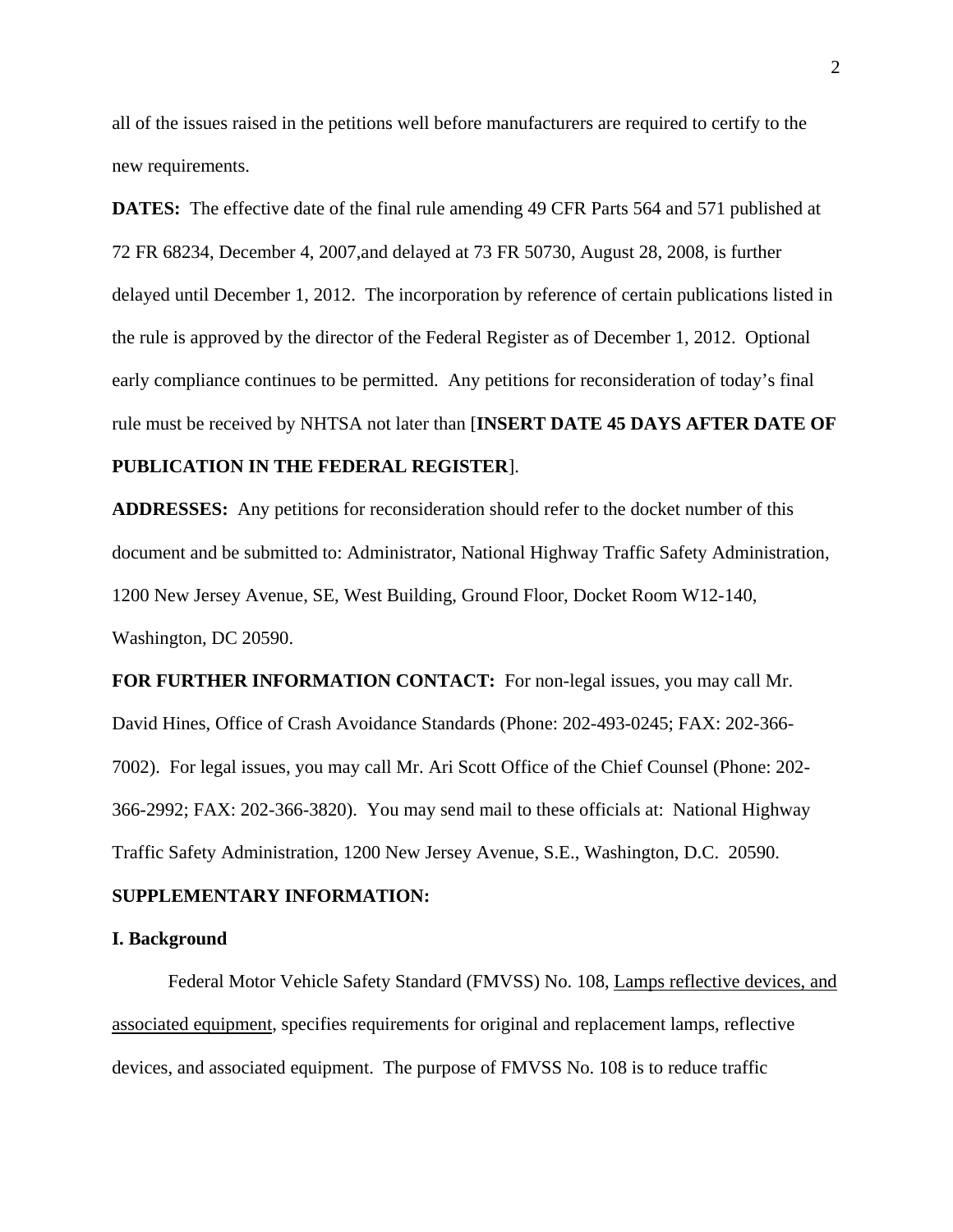accidents and deaths and injuries resulting from traffic accidents, by providing adequate illumination of the roadway, and by enhancing the conspicuity of motor vehicles on the public roads so that their presence is perceived and their signals understood, both in daylight and in darkness or other conditions of reduced visibility.

On December 4, 2007, NHTSA published a final rule amending FMVSS No. 108 to reorganize the standard and provide a more straightforward and logical presentation of the applicable regulatory requirements (see 72 FR 68234). Related amendments were made to 49 CFR Part 564, Replacement Light Source Information. While the final rule greatly reduced the number of third-party standards incorporated by reference, it did not impose any new substantive requirements on manufacturers. Along with the changes made, the final rule specified an effective date of September 1, 2008 for these amendments and permitted voluntary early compliance immediately upon publication.

#### **II. Petitions for Reconsideration**

1

In response to the December 2007 final rule, the agency received fourteen petitions for reconsideration.<sup>[3](#page-2-0)</sup> Petitions for reconsideration were submitted by Grote Industries, LLC, Alliance of Automobile Manufacturers (Alliance), Motor and Equipment Manufacturers Association (MEMA)<sup>[4](#page-2-1)</sup>, Nissan North America, Inc., Valeo Sylvania, Calcoast Industrial Testing Laboratory, Harley-Davidson Motor Company, Koito Manufacturing Co, Ltd., Ford Motor Company, Toyota Motor North America, Inc., GE Consumer & Industrial Automotive Lighting, SABIC Innovative Plastics, Valeo Lighting Systems, and Vehicle Services Consulting, Inc. The

<span id="page-2-0"></span> $3$  We note that the American Association for Justice (AAJ) submitted a document objecting to the agency's discussion of implied preemption. The agency does not consider this to be a petition for reconsideration, as NHTSA's preemption discussion is not a rule. For a further discussion of this, in a different context, see 73 FR 54536; September 22, 2008.

<span id="page-2-1"></span><sup>&</sup>lt;sup>4</sup> MEMA submitted a petition for reconsideration collectively with the Transportation Safety Equipment Institute and the Motor Vehicle Lighting Council.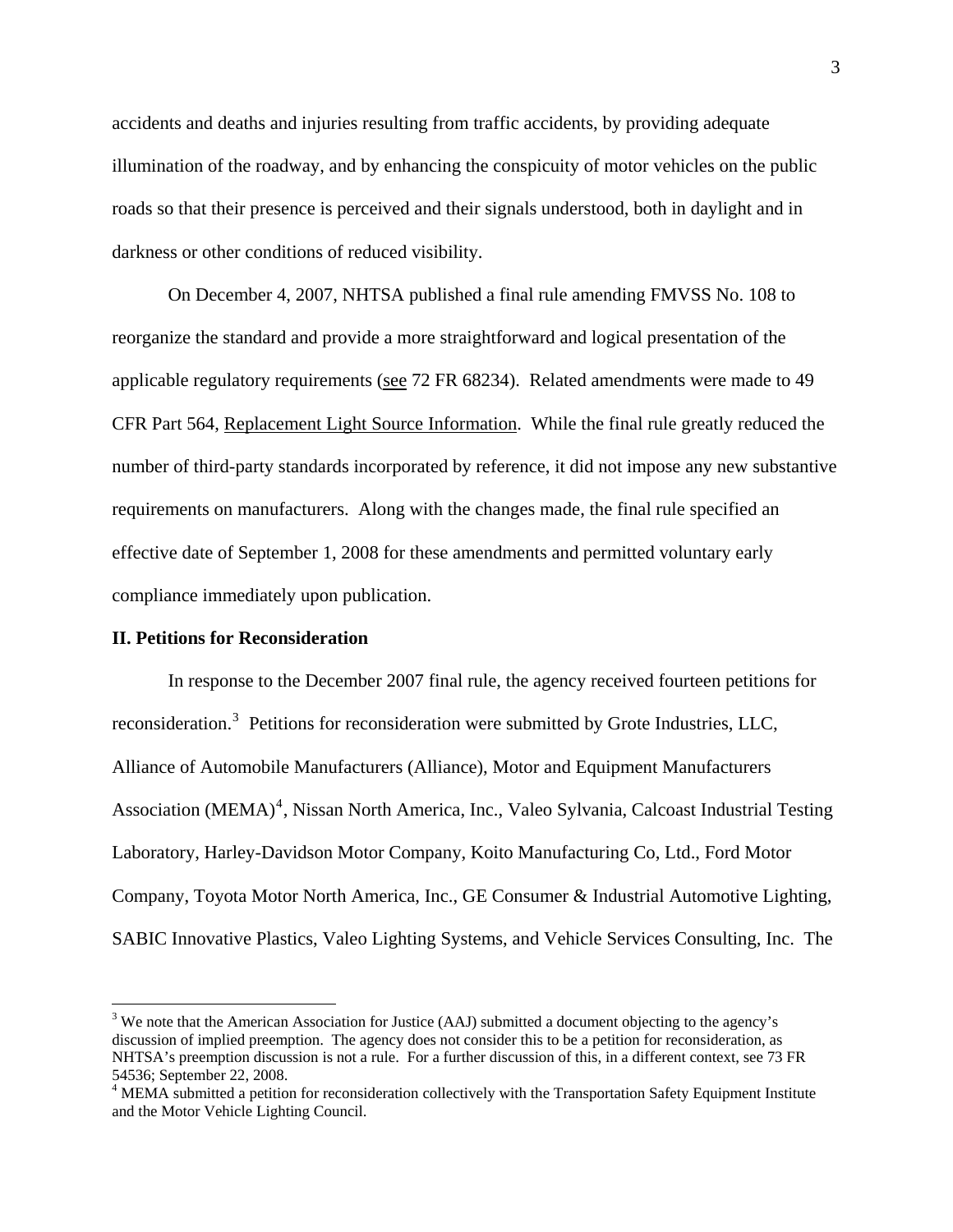petitions addressed a wide range of FMVSS No. 108 subjects, including technical amendments to the rule, concern that the reorganization imposed new requirements, and requests to change the effective date of the final rule. On August 28, 2008, NHTSA published a subsequent final rule changing the effective date to December 1, 2009 (see 73 FR 50730). This was done in order to allow for more time for the agency to analyze the petitions prior to the rule taking effect.

# **III. Agency Response to Petitions**

When the agency issued the 2008 final rule extending the effective date to December 1, 2009, it believed that the additional time was sufficient to allow NHTSA time to consider and respond fully to all aspects of the numerous petitions for reconsideration. However, NHTSA's consideration of the petitions has taken longer than expected and is not yet concluded. Given the imminence of the December 1, 2009 effective date, the agency has determined that more time is needed to fully respond to petitions concerning the technical and substantive issues of the December 2007 final rule.

We are extending the mandatory effective date of the rewrite of Standard No. 108 for three years to allow sufficient time for the agency to analyze the issues raised by the petitioners in relationship to the version of the SAE standards that are referenced. In many cases, the referenced version of the SAE standard is not the most current. The agency would also like to carefully review issues the petitioners have raised in the context of past interpretations.

 This additional delay in the effective date will enable the agency to fully resolve all of the issues raised in the petitions well before manufacturers are required to certify to the new requirements. The various technical and substantive issues in the petitions for reconsideration will be addressed by the agency in separate documents.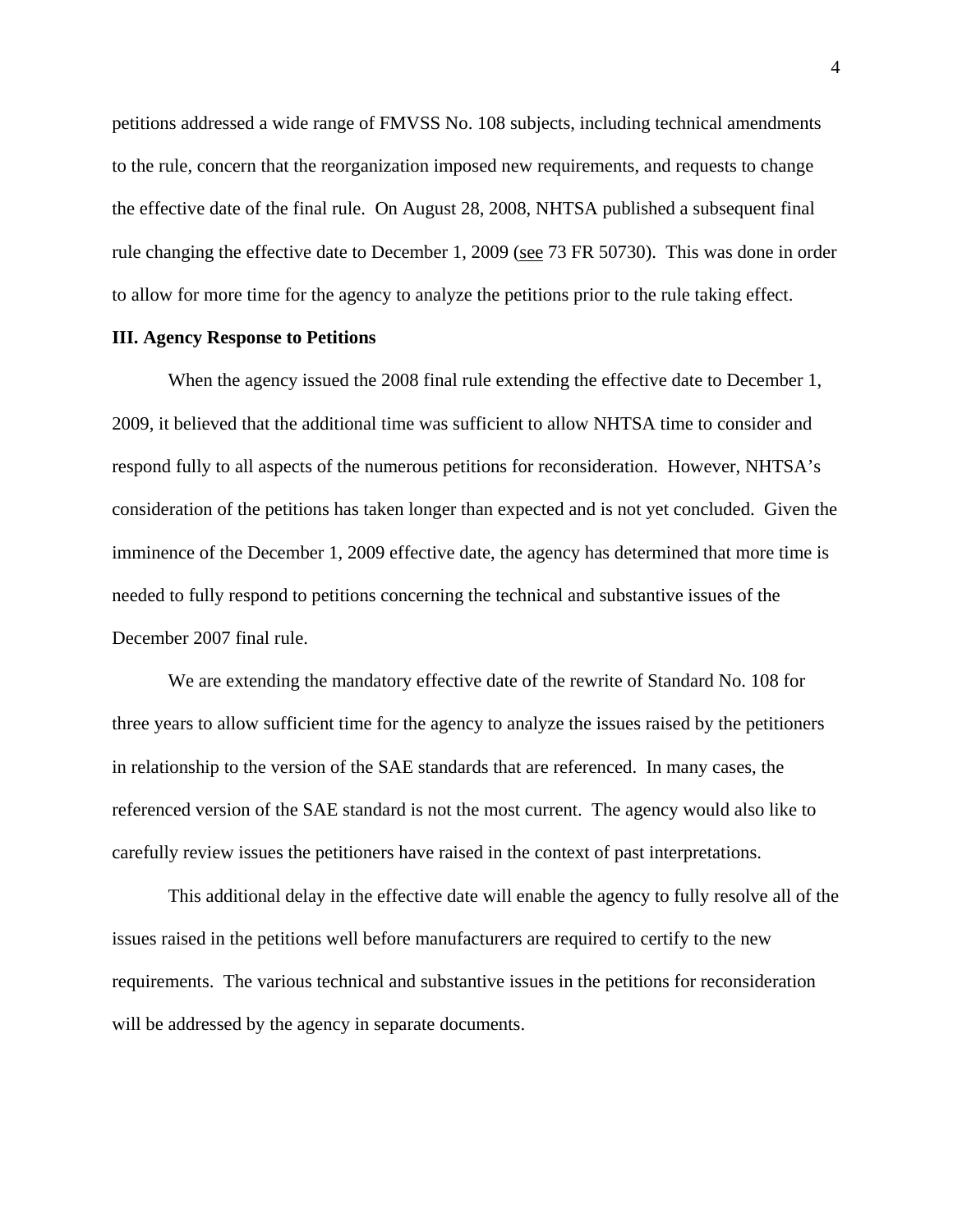We note that, as indicated above, some petitioners have argued that the reorganization imposed new requirements. We will specifically address the arguments and specific requirements at issue in separate documents, and why we are accepting or not accepting each of the petitioners' arguments and requests. We recognize, however, that one consequence of a major rewriting of a regulation as complex as Standard No. 108 is that some regulated parties may discover that they have been interpreting some provisions of the earlier version of the standard incorrectly. One of the reasons we are extending the effective date of the new standard for three years is so that manufacturers will have a period of time after the agency has responded to the petitions for reconsideration in which they can continue to certify their products to the earlier version of the standard.

#### **IV. Effective Date of This Document**

Because December 1, 2009 (the effective date for the amendments to FMVSS No. 108, set in the August 2008 final rule) is fast approaching, NHTSA finds for good cause that this action delaying the effective date should take effect immediately. Today's final rule makes no substantive changes to FMVSS No. 108, but further delays the effective date of the December 4, 2007 final rule until December 1, 2012.

# **V. Rulemaking Analyses and Notices**

#### **A. Executive Order 12866 and DOT Regulatory Policies and Procedures**

This action delays the effective date of an administrative rewrite of FMVSS No. 108. It was not reviewed by the Office of Management and Budget under E.O. 12866. The agency has considered the impact of this action under the Department of Transportation's regulatory policies and procedures (44 FR 11034; February 26, 1979), and has determined that it is not "significant" under them.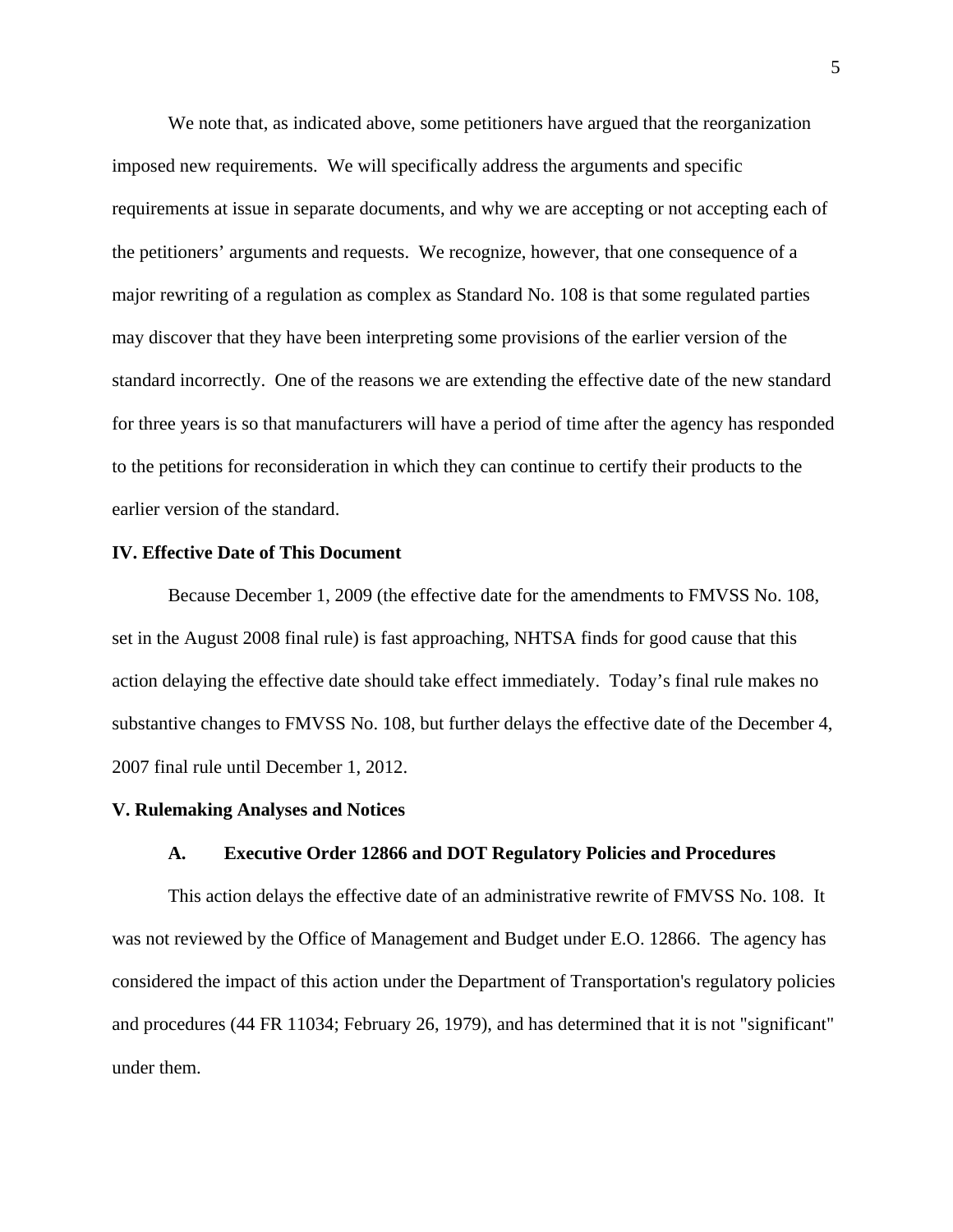This final rule delays the effective date of a December 4, 2007 final rule (which, pursuant to the August 28, 2008 final rule, was scheduled to become effective December 1, 2009), to December 1, 2012. Neither that rule nor today's action will have any measurable effect on costs or benefits since the rule merely reorganizes and clarifies existing requirements.

# **B. Privacy Act**

Anyone is able to search the electronic form of all comments received into any of our dockets by the name of the individual submitting the comment (or signing the comment, if submitted on behalf of an association, business, labor union, etc.). You may review DOT's complete Privacy Act Statement in the Federal Register published on April 11, 2000 (Volume 65, Number 70; Pages 19477-78) or you may visit http://docketsinfo.dot.gov/.

# **C. Other Rulemaking Analyses and Notices**

 In the December 2007 final rule, the agency discussed relevant requirements related to theRegulatory Flexibility Act, the National Environmental Policy Act, Executive Order 13132 (Federalism), the Unfunded Mandates Reform Act, Civil Justice Reform, the National Technology Transfer and Advancement Act, the Paperwork Reduction Act, and Executive Order 13045 (Protection of Children from Environmental Health and Safety Risks). Since that final rule was an administrative rewrite of existing requirements and since today's action simply delays the effective date of that final rule, today's rule does not affect the agency's analyses in those areas.

**Authority**: 49 U.S.C 322, 30111, 30115, 30117, and 30166; delegations of authority at 49 CFR 1.50 and 501.8